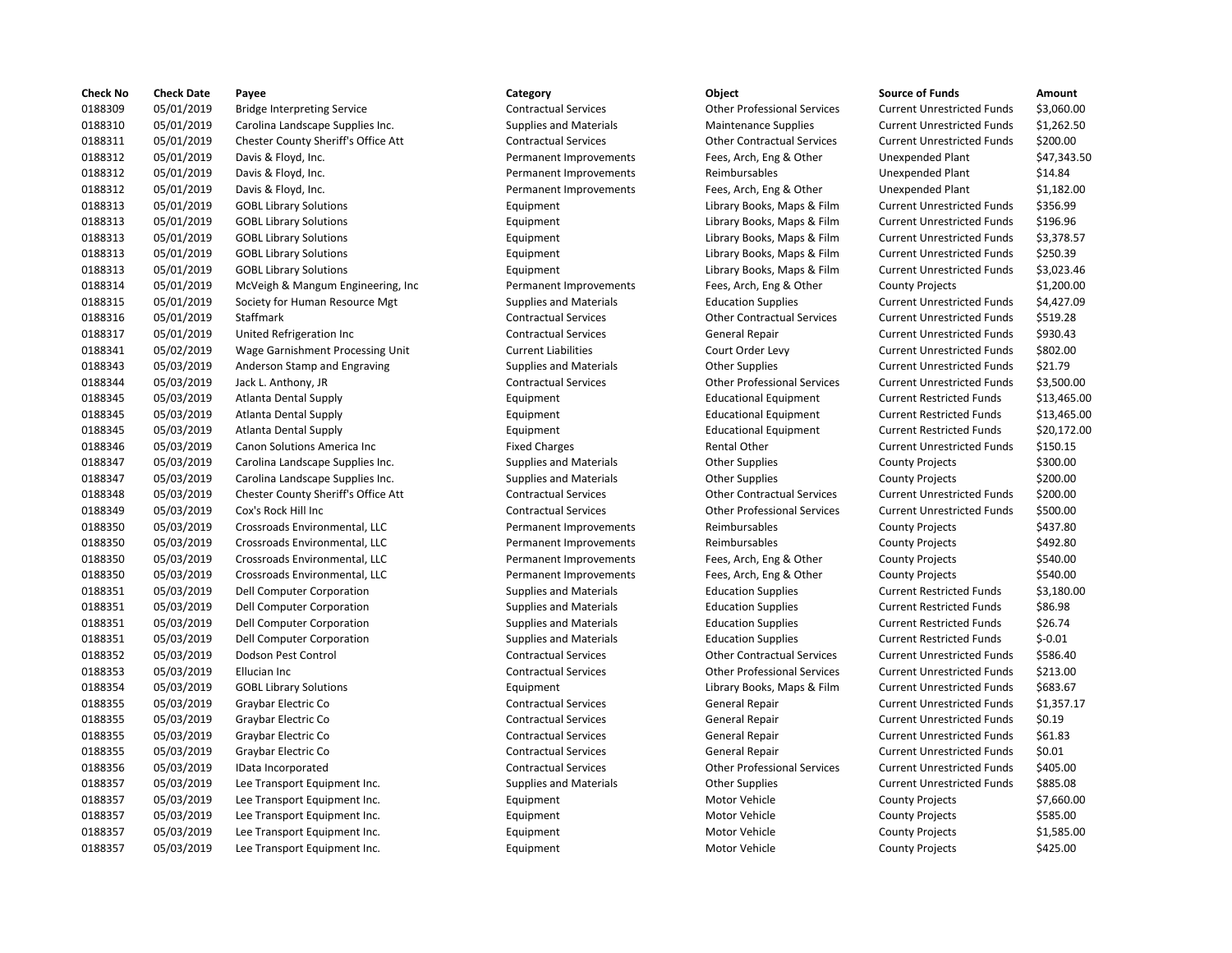| <b>Check No</b> | <b>Check Date</b> | Payee                               | Category                      | Object                             | <b>Source of Funds</b>            | Amount     |
|-----------------|-------------------|-------------------------------------|-------------------------------|------------------------------------|-----------------------------------|------------|
| 0188357         | 05/03/2019        | Lee Transport Equipment Inc.        | Equipment                     | Motor Vehicle                      | <b>County Projects</b>            | \$225.00   |
| 0188357         | 05/03/2019        | Lee Transport Equipment Inc.        | Equipment                     | Motor Vehicle                      | <b>County Projects</b>            | \$125.00   |
| 0188357         | 05/03/2019        | Lee Transport Equipment Inc.        | Equipment                     | Motor Vehicle                      | <b>County Projects</b>            | \$685.00   |
| 0188357         | 05/03/2019        | Lee Transport Equipment Inc.        | Equipment                     | Motor Vehicle                      | <b>County Projects</b>            | \$200.00   |
| 0188357         | 05/03/2019        | Lee Transport Equipment Inc.        | Equipment                     | <b>Motor Vehicle</b>               | <b>County Projects</b>            | \$85.00    |
| 0188357         | 05/03/2019        | Lee Transport Equipment Inc.        | Equipment                     | <b>Motor Vehicle</b>               | <b>County Projects</b>            | \$314.00   |
| 0188357         | 05/03/2019        | Lee Transport Equipment Inc.        | Equipment                     | <b>Motor Vehicle</b>               | <b>County Projects</b>            | \$755.00   |
| 0188358         | 05/03/2019        | Snipes                              | <b>Supplies and Materials</b> | Janitorial Supplies                | <b>Current Unrestricted Funds</b> | \$116.33   |
| 0188359         | 05/03/2019        | Southeastern Chapter National Safet | <b>Supplies and Materials</b> | <b>Education Supplies</b>          | <b>Current Unrestricted Funds</b> | \$2,249.28 |
| 0188360         | 05/03/2019        | TEAM Mechanical, LLC                | <b>Contractual Services</b>   | <b>Other Professional Services</b> | <b>Current Unrestricted Funds</b> | \$95.00    |
| 0188361         | 05/03/2019        | Virco Inc                           | <b>Supplies and Materials</b> | <b>Major Supplies</b>              | <b>Current Unrestricted Funds</b> | \$549.10   |
| 0188362         | 05/03/2019        | W Square Advertising                | <b>Supplies and Materials</b> | Promotional                        | <b>Current Unrestricted Funds</b> | \$1,090.00 |
| 0188362         | 05/03/2019        | W Square Advertising                | <b>Supplies and Materials</b> | Promotional                        | <b>Current Unrestricted Funds</b> | \$50.00    |
| 0188362         | 05/03/2019        | W Square Advertising                | <b>Supplies and Materials</b> | Promotional                        | <b>Current Unrestricted Funds</b> | \$107.00   |
| 0188362         | 05/03/2019        | W Square Advertising                | <b>Supplies and Materials</b> | Promotional                        | <b>Current Unrestricted Funds</b> | \$455.00   |
|                 |                   |                                     |                               |                                    |                                   | \$40.00    |
| 0188362         | 05/03/2019        | W Square Advertising                | <b>Supplies and Materials</b> | Promotional                        | <b>Current Unrestricted Funds</b> |            |
| 0188362         | 05/03/2019        | W Square Advertising                | <b>Supplies and Materials</b> | Promotional                        | <b>Current Unrestricted Funds</b> | \$36.00    |
| 0188362         | 05/03/2019        | W Square Advertising                | <b>Supplies and Materials</b> | Promotional                        | <b>Current Unrestricted Funds</b> | \$993.00   |
| 0188362         | 05/03/2019        | W Square Advertising                | <b>Supplies and Materials</b> | Promotional                        | <b>Current Unrestricted Funds</b> | \$40.00    |
| 0188362         | 05/03/2019        | W Square Advertising                | <b>Supplies and Materials</b> | Promotional                        | <b>Current Unrestricted Funds</b> | \$72.00    |
| 0188362         | 05/03/2019        | W Square Advertising                | <b>Supplies and Materials</b> | Promotional                        | <b>Current Unrestricted Funds</b> | \$512.50   |
| 0188362         | 05/03/2019        | W Square Advertising                | <b>Supplies and Materials</b> | Promotional                        | <b>Current Unrestricted Funds</b> | \$40.00    |
| 0188362         | 05/03/2019        | W Square Advertising                | <b>Supplies and Materials</b> | Promotional                        | <b>Current Unrestricted Funds</b> | \$35.00    |
| 0188362         | 05/03/2019        | W Square Advertising                | <b>Supplies and Materials</b> | Promotional                        | <b>Current Unrestricted Funds</b> | \$1,198.00 |
| 0188362         | 05/03/2019        | W Square Advertising                | <b>Supplies and Materials</b> | Promotional                        | <b>Current Unrestricted Funds</b> | \$40.00    |
| 0188362         | 05/03/2019        | W Square Advertising                | <b>Supplies and Materials</b> | Promotional                        | <b>Current Unrestricted Funds</b> | \$230.00   |
| 0188362         | 05/03/2019        | W Square Advertising                | <b>Supplies and Materials</b> | Promotional                        | <b>Current Unrestricted Funds</b> | \$1,198.00 |
| 0188362         | 05/03/2019        | W Square Advertising                | <b>Supplies and Materials</b> | Promotional                        | <b>Current Unrestricted Funds</b> | \$40.00    |
| 0188362         | 05/03/2019        | W Square Advertising                | <b>Supplies and Materials</b> | Promotional                        | <b>Current Unrestricted Funds</b> | \$50.00    |
| 0188362         | 05/03/2019        | W Square Advertising                | <b>Supplies and Materials</b> | Promotional                        | <b>Current Unrestricted Funds</b> | \$381.26   |
| 0188363         | 05/03/2019        | Waste Management of the Carolinas   | <b>Contractual Services</b>   | <b>Other Contractual Services</b>  | <b>Current Unrestricted Funds</b> | \$396.99   |
| 0188364         | 05/06/2019        | <b>Business Card</b>                | Travel                        | Out of State Lodging               | <b>Current Unrestricted Funds</b> | \$3,563.17 |
| 0188364         | 05/06/2019        | <b>Business Card</b>                | Travel                        | In State Lodging                   | <b>Current Unrestricted Funds</b> | \$257.60   |
| 0188364         | 05/06/2019        | <b>Business Card</b>                | Travel                        | Out of State Air Trans             | <b>Current Unrestricted Funds</b> | \$50.00    |
| 0188364         | 05/06/2019        | <b>Business Card</b>                | Travel                        | In State Lodging                   | <b>Current Unrestricted Funds</b> | \$160.16   |
| 0188364         | 05/06/2019        | <b>Business Card</b>                | Travel                        | In State Transportation            | <b>Current Unrestricted Funds</b> | \$108.43   |
| 0188364         | 05/06/2019        | <b>Business Card</b>                | Travel                        | Out of State Misc Travel           | <b>Current Unrestricted Funds</b> | \$40.00    |
| 0188364         | 05/06/2019        | <b>Business Card</b>                | Travel                        | Out of State Other Trans           | <b>Current Unrestricted Funds</b> | \$176.07   |
| 0188364         | 05/06/2019        | <b>Business Card</b>                | Travel                        | In State Misc Travel Exp           | <b>Current Unrestricted Funds</b> | \$20.40    |
| 0188364         | 05/06/2019        | <b>Business Card</b>                | <b>Supplies and Materials</b> | <b>Office Supplies</b>             | <b>Current Unrestricted Funds</b> | \$9.99     |
| 0188364         | 05/06/2019        | <b>Business Card</b>                | <b>Supplies and Materials</b> | <b>Food Supplies</b>               | <b>Current Unrestricted Funds</b> | \$103.65   |
| 0188366         | 05/06/2019        | <b>Business Card</b>                | <b>Contractual Services</b>   | <b>Other Professional Services</b> | <b>Current Unrestricted Funds</b> | \$2,000.00 |
| 0188366         | 05/06/2019        | <b>Business Card</b>                | Travel                        | Out of State Other Trans           | <b>Current Unrestricted Funds</b> | \$13.06    |
|                 |                   |                                     | <b>Contractual Services</b>   | <b>Other Contractual Services</b>  |                                   |            |
| 0188366         | 05/06/2019        | <b>Business Card</b>                |                               |                                    | <b>Current Unrestricted Funds</b> | \$794.58   |
| 0188366         | 05/06/2019        | <b>Business Card</b>                | Travel                        | Out of State Air Trans             | <b>Current Unrestricted Funds</b> | \$81.41    |
| 0188366         | 05/06/2019        | <b>Business Card</b>                | <b>Supplies and Materials</b> | <b>Office Supplies</b>             | <b>Current Unrestricted Funds</b> | \$46.78    |
| 0188366         | 05/06/2019        | <b>Business Card</b>                | Travel                        | Out of State Lodging               | <b>Current Unrestricted Funds</b> | \$3,434.76 |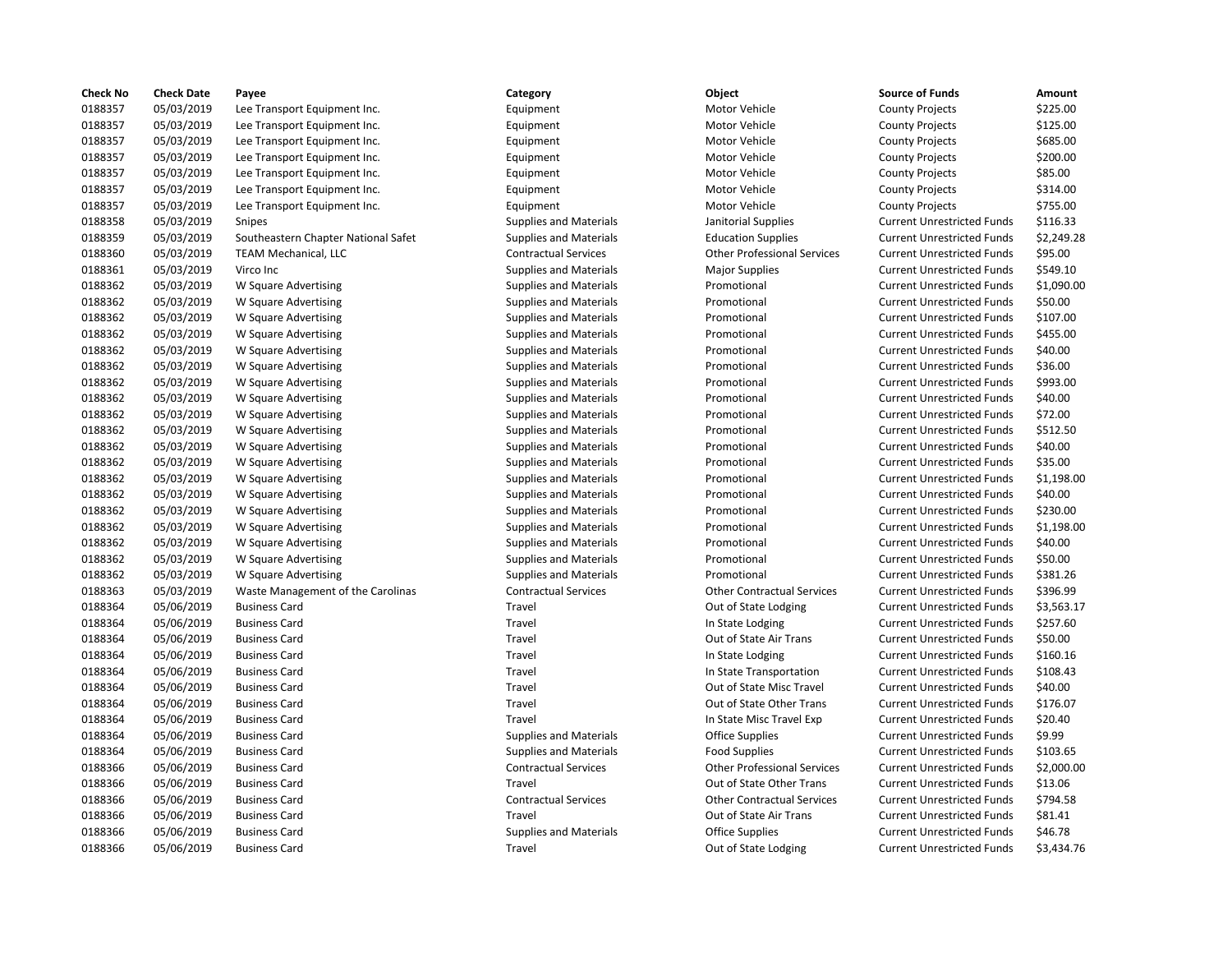| <b>Check No</b> | <b>Check Date</b> | Payee                                    | Category                      | Object                             | <b>Source of Funds</b>            | Amount     |
|-----------------|-------------------|------------------------------------------|-------------------------------|------------------------------------|-----------------------------------|------------|
| 0188367         | 05/06/2019        | <b>Business Card</b>                     | Travel                        | Out of State Lodging               | <b>Current Unrestricted Funds</b> | \$740.43   |
| 0188367         | 05/06/2019        | <b>Business Card</b>                     | <b>Contractual Services</b>   | <b>Other Contractual Services</b>  | <b>Current Unrestricted Funds</b> | \$988.89   |
| 0188367         | 05/06/2019        | <b>Business Card</b>                     | Travel                        | Out of State Misc Travel           | <b>Current Unrestricted Funds</b> | \$28.00    |
| 0188368         | 05/06/2019        | Chester Metropolitan District            | <b>Contractual Services</b>   | <b>Utilities</b>                   | <b>Current Unrestricted Funds</b> | \$43.99    |
| 0188369         | 05/06/2019        | Fairfield Inn abd Suites By Marriot      | <b>Fixed Charges</b>          | Dues & Membership Fees             | <b>Current Unrestricted Funds</b> | \$470.08   |
| 0188370         | 05/06/2019        | My Spanish Teacher.Com                   | <b>Contractual Services</b>   | <b>Other Professional Services</b> | <b>Current Unrestricted Funds</b> | \$115.00   |
| 0188371         | 05/06/2019        | National Association of Education O      | Travel                        | Out of State Registration Fees     | <b>Current Unrestricted Funds</b> | \$415.00   |
| 0188372         | 05/07/2019        | DXC Technology Services LLC              | <b>Contractual Services</b>   | <b>Other Contractual Services</b>  | <b>Current Unrestricted Funds</b> | \$1,248.00 |
| 0188373         | 05/07/2019        | IData Incorporated                       | <b>Contractual Services</b>   | <b>Other Professional Services</b> | <b>Current Unrestricted Funds</b> | \$472.50   |
| 0188374         | 05/07/2019        | <b>Interior Plantscapes LLC</b>          | <b>Contractual Services</b>   | <b>Other Professional Services</b> | <b>Current Unrestricted Funds</b> | \$305.00   |
| 0188374         | 05/07/2019        | <b>Interior Plantscapes LLC</b>          | <b>Contractual Services</b>   | <b>Other Professional Services</b> | <b>Current Unrestricted Funds</b> | \$305.00   |
| 0188375         | 05/07/2019        | Barnes and Noble College Bookstore       | <b>Current Liabilities</b>    | A/P College Barnes & Noble         | <b>Current Unrestricted Funds</b> | \$660.36   |
| 0188376         | 05/07/2019        | Cherry Tree, LLC                         | <b>Fixed Charges</b>          | Rent Non State                     | <b>Current Unrestricted Funds</b> | \$8,532.50 |
| 0188377         | 05/07/2019        | Chester Rental Uniform                   | <b>Current Liabilities</b>    | Uniform                            | <b>Current Unrestricted Funds</b> | \$33.06    |
| 0188377         | 05/07/2019        | <b>Chester Rental Uniform</b>            | <b>Current Liabilities</b>    | Uniform                            | <b>Current Unrestricted Funds</b> | \$33.06    |
| 0188377         | 05/07/2019        | <b>Chester Rental Uniform</b>            | <b>Current Liabilities</b>    | Uniform                            | <b>Current Unrestricted Funds</b> | \$33.06    |
| 0188377         | 05/07/2019        | <b>Chester Rental Uniform</b>            | <b>Current Liabilities</b>    | Uniform                            | <b>Current Unrestricted Funds</b> | \$33.06    |
| 0188377         | 05/07/2019        | <b>Chester Rental Uniform</b>            | Supplies and Materials        |                                    | <b>Current Unrestricted Funds</b> | \$33.06    |
| 0188377         | 05/07/2019        | <b>Chester Rental Uniform</b>            | <b>Supplies and Materials</b> | <b>Clothing Supplies</b>           | <b>Current Unrestricted Funds</b> | \$33.06    |
|                 |                   |                                          |                               | <b>Clothing Supplies</b>           |                                   |            |
| 0188377         | 05/07/2019        | Chester Rental Uniform                   | <b>Supplies and Materials</b> | <b>Clothing Supplies</b>           | <b>Current Unrestricted Funds</b> | \$33.06    |
| 0188377         | 05/07/2019        | <b>Chester Rental Uniform</b>            | <b>Supplies and Materials</b> | <b>Clothing Supplies</b>           | <b>Current Unrestricted Funds</b> | \$33.06    |
| 0188378         | 05/07/2019        | <b>Chester Rental Uniform</b>            | <b>Supplies and Materials</b> | <b>Clothing Supplies</b>           | <b>Current Unrestricted Funds</b> | \$33.06    |
| 0188378         | 05/07/2019        | <b>Chester Rental Uniform</b>            | <b>Supplies and Materials</b> | <b>Clothing Supplies</b>           | <b>Current Unrestricted Funds</b> | \$33.06    |
| 0188378         | 05/07/2019        | <b>Chester Rental Uniform</b>            | <b>Supplies and Materials</b> | <b>Clothing Supplies</b>           | <b>Current Unrestricted Funds</b> | \$33.06    |
| 0188378         | 05/07/2019        | <b>Chester Rental Uniform</b>            | <b>Supplies and Materials</b> | <b>Clothing Supplies</b>           | <b>Current Unrestricted Funds</b> | \$33.06    |
| 0188378         | 05/07/2019        | <b>Chester Rental Uniform</b>            | <b>Current Liabilities</b>    | Uniform                            | <b>Current Unrestricted Funds</b> | \$33.06    |
| 0188378         | 05/07/2019        | Chester Rental Uniform                   | <b>Current Liabilities</b>    | Uniform                            | <b>Current Unrestricted Funds</b> | \$33.06    |
| 0188378         | 05/07/2019        | <b>Chester Rental Uniform</b>            | <b>Current Liabilities</b>    | Uniform                            | <b>Current Unrestricted Funds</b> | \$33.06    |
| 0188378         | 05/07/2019        | <b>Chester Rental Uniform</b>            | <b>Current Liabilities</b>    | Uniform                            | <b>Current Unrestricted Funds</b> | \$33.06    |
| 0188379         | 05/07/2019        | Sysco Food Services of Charlotte Ll      | <b>Supplies and Materials</b> | <b>Food Supplies</b>               | <b>Current Unrestricted Funds</b> | \$1,434.12 |
| 0188379         | 05/07/2019        | Sysco Food Services of Charlotte Ll      | <b>Supplies and Materials</b> | <b>Food Supplies</b>               | <b>Current Unrestricted Funds</b> | \$1,017.20 |
| 0188379         | 05/07/2019        | Sysco Food Services of Charlotte Ll      | <b>Supplies and Materials</b> | <b>Food Supplies</b>               | <b>Current Unrestricted Funds</b> | \$1,127.37 |
| 0188379         | 05/07/2019        | Sysco Food Services of Charlotte Ll      | <b>Supplies and Materials</b> | <b>Food Supplies</b>               | <b>Current Unrestricted Funds</b> | \$1,444.49 |
| 0188380         | 05/07/2019        | <b>York Technical College Foundation</b> | <b>Fixed Charges</b>          | <b>Rent Non State</b>              | <b>Current Unrestricted Funds</b> | \$3,082.37 |
| 0188380         | 05/07/2019        | York Technical College Foundation        | <b>Fixed Charges</b>          | Rent Non State                     | <b>Current Unrestricted Funds</b> | \$1,607.53 |
| 0188381         | 05/07/2019        | Chester Metropolitan District            | Permanent Improvements        | Other Permanent Imp                | <b>Unexpended Plant</b>           | \$3,228.00 |
| 0188382         | 05/08/2019        | Canon Solutions America Inc              | <b>Fixed Charges</b>          | Leased To Own Equip                | <b>Current Unrestricted Funds</b> | \$781.10   |
| 0188382         | 05/08/2019        | Canon Solutions America Inc              | <b>Fixed Charges</b>          | Leased To Own Equip                | <b>Current Unrestricted Funds</b> | \$86.30    |
| 0188383         | 05/08/2019        | Caretaker Management Service Inc         | <b>Contractual Services</b>   | <b>Other Contractual Services</b>  | <b>Current Unrestricted Funds</b> | \$1,050.00 |
| 0188383         | 05/08/2019        | Caretaker Management Service Inc         | <b>Contractual Services</b>   | <b>Other Contractual Services</b>  | <b>Current Unrestricted Funds</b> | \$400.00   |
| 0188383         | 05/08/2019        | Caretaker Management Service Inc         | <b>Contractual Services</b>   | <b>Other Professional Services</b> | <b>Current Unrestricted Funds</b> | \$450.00   |
| 0188384         | 05/08/2019        | Carolina Elevator Service Inc            | <b>Contractual Services</b>   | <b>Other Contractual Services</b>  | <b>Current Unrestricted Funds</b> | \$395.00   |
| 0188385         | 05/08/2019        | Cengage Learning Inc                     | <b>Contractual Services</b>   | <b>Other Professional Services</b> | <b>Current Unrestricted Funds</b> | \$2,095.00 |
| 0188385         | 05/08/2019        | Cengage Learning Inc                     | <b>Contractual Services</b>   | <b>Other Professional Services</b> | <b>Current Unrestricted Funds</b> | \$2,295.00 |
| 0188386         | 05/08/2019        | Chester County Sheriff's Office Att      | <b>Contractual Services</b>   | <b>Other Contractual Services</b>  | <b>Current Unrestricted Funds</b> | \$200.00   |
| 0188387         | 05/08/2019        | Enterprise Rent A Car                    | Travel                        | Travel                             | <b>Current Restricted Funds</b>   | \$1,098.80 |
| 0188388         | 05/08/2019        | <b>GOBL Library Solutions</b>            | Equipment                     | Library Books, Maps & Film         | <b>Current Unrestricted Funds</b> | \$303.18   |
|                 |                   |                                          |                               |                                    |                                   |            |

# Travel **18836** Out of State Lodging Current Unrestricted Funds \$740.43 Contractual Services **Contractual Services** Current Unrestricted Funds \$988.89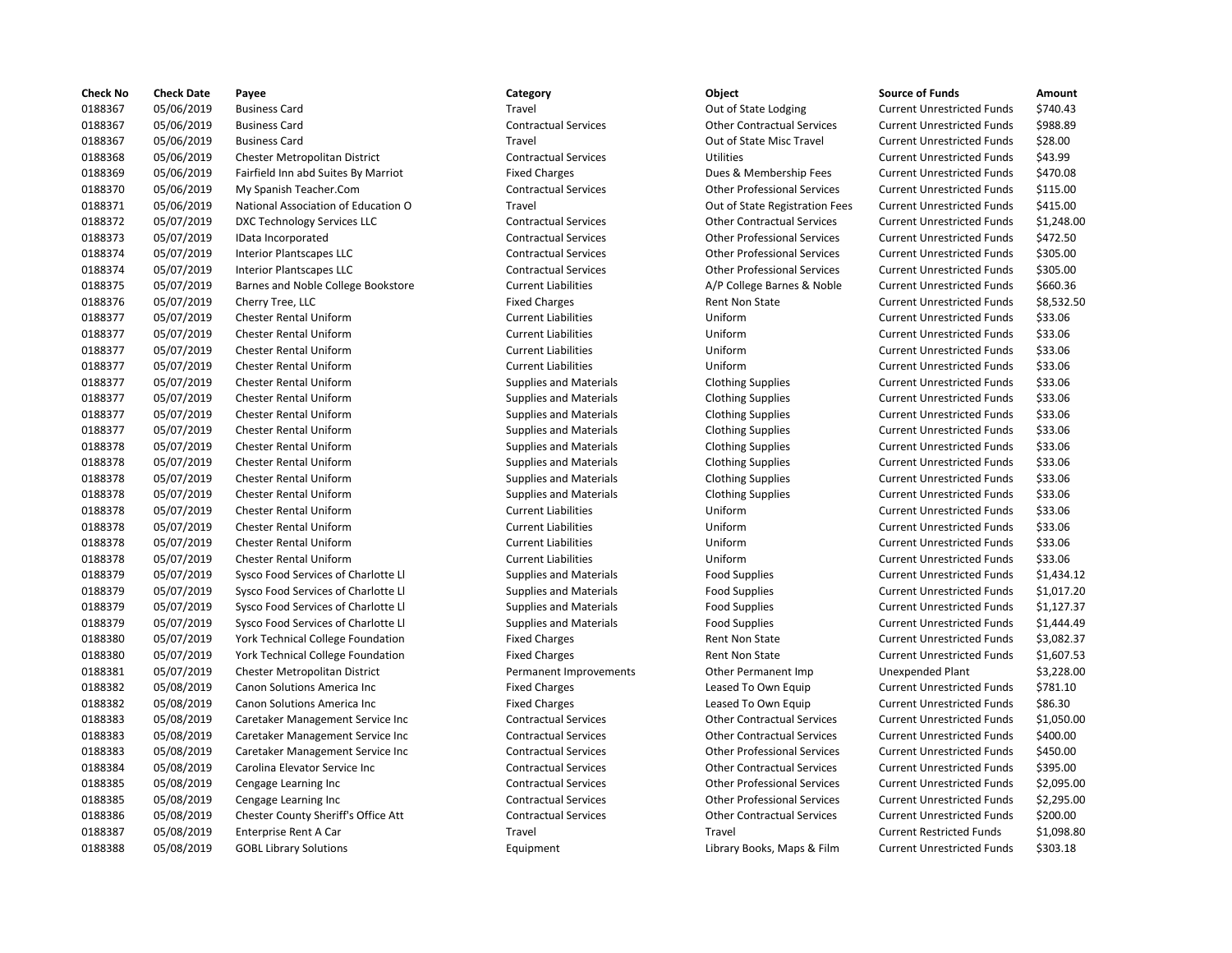| <b>Check No</b> | <b>Check Date</b> | Payee                               | Category                      | Object                               | <b>Source of Funds</b>            | Amount     |
|-----------------|-------------------|-------------------------------------|-------------------------------|--------------------------------------|-----------------------------------|------------|
| 0188389         | 05/08/2019        | <b>Hertz Corporation</b>            | Travel                        | Travel                               | <b>Current Unrestricted Funds</b> | \$268.44   |
| 0188389         | 05/08/2019        | <b>Hertz Corporation</b>            | Travel                        | Travel                               | <b>Current Unrestricted Funds</b> | \$57.50    |
| 0188390         | 05/08/2019        | Johnson Controls Inc                | <b>Contractual Services</b>   | <b>General Repair</b>                | <b>Current Unrestricted Funds</b> | \$2,803.74 |
| 0188390         | 05/08/2019        | Johnson Controls Inc                | <b>Contractual Services</b>   | <b>Other Professional Services</b>   | <b>Current Unrestricted Funds</b> | \$6,960.00 |
| 0188391         | 05/08/2019        | Keck and Wood, Inc                  | Permanent Improvements        | Fees, Arch, Eng & Other              | Master Plan                       | \$696.25   |
| 0188391         | 05/08/2019        | Keck and Wood, Inc                  | Permanent Improvements        | Fees, Arch, Eng & Other              | Unexpended Plant                  | \$7,902.50 |
| 0188392         | 05/08/2019        | ManagedPrint Inc                    | <b>Contractual Services</b>   | Printing                             | <b>Current Unrestricted Funds</b> | \$1,237.55 |
| 0188393         | 05/08/2019        | Mid-Carolina Ahec, Inc.             | <b>Contractual Services</b>   | <b>Other Professional Services</b>   | <b>Current Unrestricted Funds</b> | \$75.00    |
| 0188394         | 05/08/2019        | Panera LLC                          | <b>Supplies and Materials</b> | <b>Food Supplies</b>                 | <b>Current Unrestricted Funds</b> | \$437.11   |
| 0188394         | 05/08/2019        | Panera LLC                          | <b>Supplies and Materials</b> | <b>Food Supplies</b>                 | <b>Current Unrestricted Funds</b> | \$25.00    |
| 0188394         | 05/08/2019        | Panera LLC                          | <b>Supplies and Materials</b> | <b>Food Supplies</b>                 | <b>Current Unrestricted Funds</b> | \$1.27     |
| 0188395         | 05/08/2019        | Katherine R. Simpson                | <b>Contractual Services</b>   | <b>Other Professional Services</b>   | <b>County Projects</b>            | \$2,380.00 |
| 0188395         | 05/08/2019        | Katherine R. Simpson                | <b>Contractual Services</b>   | <b>Other Professional Services</b>   | <b>County Projects</b>            | \$1,320.00 |
| 0188396         | 05/08/2019        | Petty Cash                          | <b>Supplies and Materials</b> | <b>Food Supplies</b>                 | <b>Current Unrestricted Funds</b> | \$7.68     |
| 0188396         | 05/08/2019        | Petty Cash                          | <b>Supplies and Materials</b> | <b>Other Supplies</b>                | <b>Current Unrestricted Funds</b> | \$50.06    |
| 0188396         | 05/08/2019        | Petty Cash                          | <b>Supplies and Materials</b> | <b>Office Supplies</b>               | <b>Current Unrestricted Funds</b> | \$24.99    |
| 0188396         | 05/08/2019        | Petty Cash                          | <b>Fixed Charges</b>          | Dues & Membership Fees               | <b>Current Unrestricted Funds</b> | \$20.00    |
| 0188396         | 05/08/2019        | Petty Cash                          | <b>Supplies and Materials</b> | <b>Education Supplies</b>            | <b>Current Unrestricted Funds</b> | \$26.74    |
| 0188398         | 05/09/2019        | <b>Business Card</b>                | <b>Contractual Services</b>   | <b>Other Contractual Services</b>    | <b>Current Unrestricted Funds</b> | \$1,055.05 |
| 0188398         | 05/09/2019        | <b>Business Card</b>                | Travel                        | Out of State Registration Fees       | <b>Current Unrestricted Funds</b> | \$1,227.00 |
| 0188398         | 05/09/2019        | <b>Business Card</b>                | <b>Contractual Services</b>   | <b>Other Professional Services</b>   | <b>Current Unrestricted Funds</b> | \$11,000.0 |
| 0188398         | 05/09/2019        | <b>Business Card</b>                | <b>Supplies and Materials</b> | <b>Other Supplies</b>                | <b>Current Unrestricted Funds</b> | \$31.35    |
| 0188399         | 05/10/2019        | William S. Miller                   | <b>Contractual Services</b>   | <b>Education &amp; Training Serv</b> | <b>Current Unrestricted Funds</b> | \$76.89    |
| 0188400         | 05/10/2019        | S C Assoc of Heating and Air Cond C | <b>Fixed Charges</b>          | Dues & Membership Fees               | <b>Current Unrestricted Funds</b> | \$25.00    |
| 0188402         | 05/10/2019        | 360TRAINING.COM                     | <b>Contractual Services</b>   | <b>Other Professional Services</b>   | <b>Current Unrestricted Funds</b> | \$6,243.30 |
| 0188403         |                   | Best Rent A Car                     | Travel                        | Travel                               | <b>Current Unrestricted Funds</b> | \$49.57    |
|                 | 05/10/2019        |                                     |                               |                                      |                                   |            |
| 0188403         | 05/10/2019        | Best Rent A Car                     | Travel                        | Travel                               | <b>Current Unrestricted Funds</b> | \$60.59    |
| 0188403         | 05/10/2019        | Best Rent A Car                     | Travel                        | Travel                               | <b>Current Unrestricted Funds</b> | \$242.88   |
| 0188403         | 05/10/2019        | Best Rent A Car                     | Travel                        | Travel                               | <b>Current Unrestricted Funds</b> | \$209.72   |
| 0188403         | 05/10/2019        | Best Rent A Car                     | Travel                        | Travel                               | <b>Current Unrestricted Funds</b> | \$77.78    |
| 0188403         | 05/10/2019        | Best Rent A Car                     | Travel                        | Travel                               | <b>Current Unrestricted Funds</b> | \$217.06   |
| 0188403         | 05/10/2019        | Best Rent A Car                     | Travel                        | Travel                               | <b>Current Unrestricted Funds</b> | \$56.60    |
| 0188403         | 05/10/2019        | Best Rent A Car                     | Travel                        | Travel                               | <b>Current Unrestricted Funds</b> | \$39.59    |
| 0188403         | 05/10/2019        | Best Rent A Car                     | Travel                        | Travel                               | <b>Current Unrestricted Funds</b> | \$97.47    |
| 0188403         | 05/10/2019        | Best Rent A Car                     | Travel                        | Travel                               | <b>Current Unrestricted Funds</b> | \$39.59    |
| 0188403         | 05/10/2019        | Best Rent A Car                     | Travel                        | Travel                               | <b>Current Unrestricted Funds</b> | \$41.20    |
| 0188404         | 05/10/2019        | Carolina Couriers, LLC              | <b>Contractual Services</b>   | <b>Other Contractual Services</b>    | <b>Current Unrestricted Funds</b> | \$595.00   |
| 0188405         | 05/10/2019        | City Electric Supply                | <b>Contractual Services</b>   | <b>Other Professional Services</b>   | <b>Current Unrestricted Funds</b> | \$804.21   |
| 0188406         | 05/10/2019        | Hypersign LLC                       | <b>Contractual Services</b>   | <b>Other Contractual Services</b>    | <b>Current Unrestricted Funds</b> | \$3,908.80 |
| 0188406         | 05/10/2019        | Hypersign LLC                       | <b>Contractual Services</b>   | <b>Other Contractual Services</b>    | <b>Current Unrestricted Funds</b> | \$279.20   |
| 0188407         | 05/10/2019        | <b>Interstate Fleet Services</b>    | <b>Contractual Services</b>   | Motor Vehicle Repair                 | <b>Current Unrestricted Funds</b> | \$308.13   |
| 0188408         | 05/10/2019        | Mid-Carolina Ahec, Inc.             | <b>Contractual Services</b>   | <b>Other Professional Services</b>   | <b>Current Unrestricted Funds</b> | \$60.00    |
| 0188408         | 05/10/2019        | Mid-Carolina Ahec, Inc.             | <b>Contractual Services</b>   | <b>Other Professional Services</b>   | <b>Current Unrestricted Funds</b> | \$320.00   |
| 0188409         | 05/10/2019        | <b>MNI Direct</b>                   | <b>Supplies and Materials</b> | <b>Other Supplies</b>                | <b>County Projects</b>            | \$1,108.80 |
| 0188409         | 05/10/2019        | <b>MNI Direct</b>                   | <b>Supplies and Materials</b> | <b>Other Supplies</b>                | <b>County Projects</b>            | \$816.00   |
| 0188409         | 05/10/2019        | <b>MNI Direct</b>                   | <b>Supplies and Materials</b> | <b>Other Supplies</b>                | <b>County Projects</b>            | \$1,027.20 |
| 0188409         | 05/10/2019        | <b>MNI Direct</b>                   | <b>Supplies and Materials</b> | <b>Other Supplies</b>                | <b>County Projects</b>            | \$1,165.60 |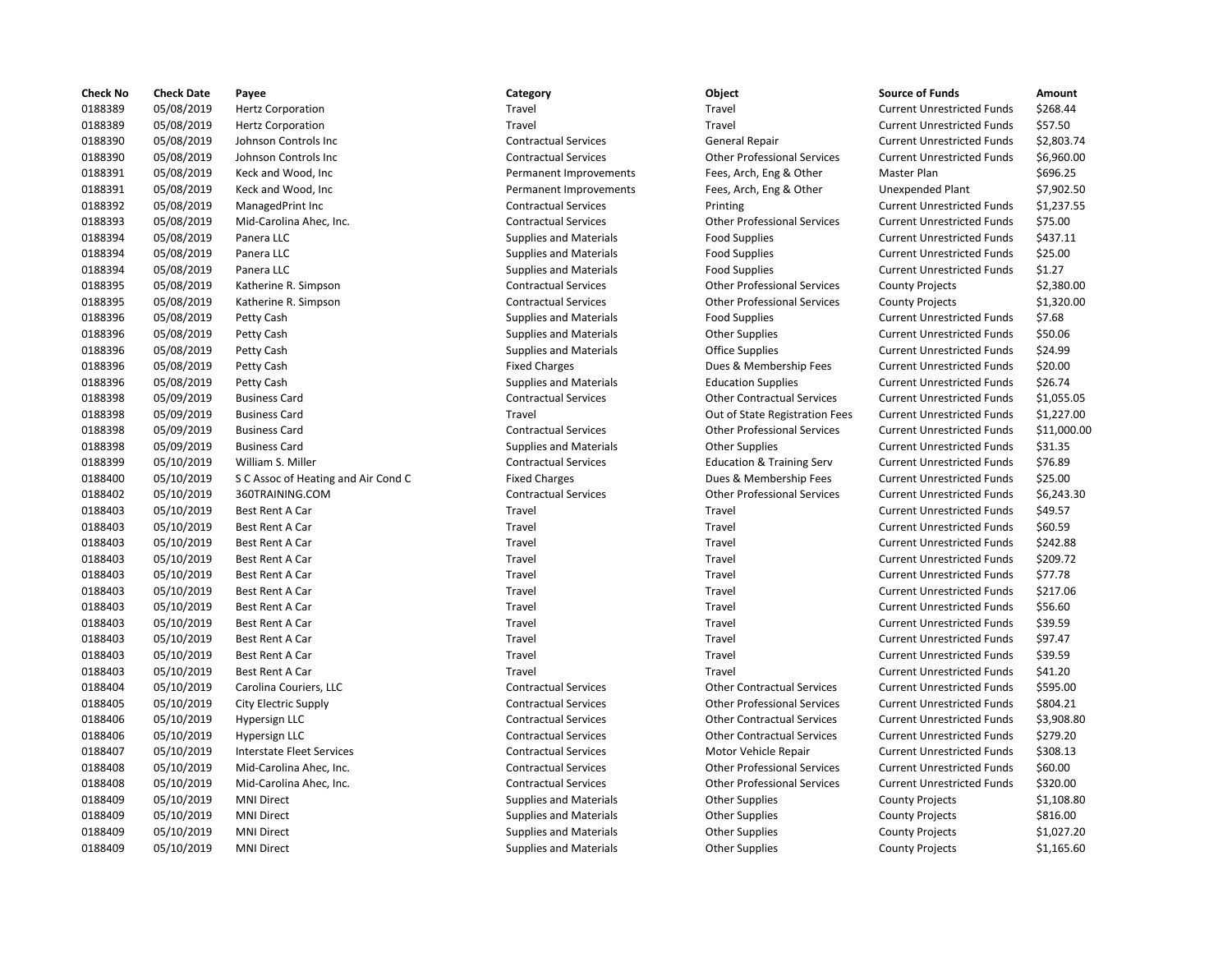| <b>Check No</b> | <b>Check Date</b> | Payee                                         | Category                      | Object                             | <b>Source of Funds</b>            | Amount     |
|-----------------|-------------------|-----------------------------------------------|-------------------------------|------------------------------------|-----------------------------------|------------|
| 0188409         | 05/10/2019        | <b>MNI Direct</b>                             | <b>Supplies and Materials</b> | <b>Other Supplies</b>              | <b>County Projects</b>            | \$115.00   |
| 0188410         | 05/10/2019        | RCI of SC Inc.                                | Permanent Improvements        | Fees, Arch, Eng & Other            | Unexpended Plant                  | \$1,430.00 |
| 0188410         | 05/10/2019        | RCI of SC Inc.                                | Permanent Improvements        | Reimbursables                      | <b>Unexpended Plant</b>           | \$214.00   |
| 0188411         | 05/10/2019        | Staffmark                                     | <b>Contractual Services</b>   | <b>Other Contractual Services</b>  | <b>Current Unrestricted Funds</b> | \$519.28   |
| 0188411         | 05/10/2019        | Staffmark                                     | <b>Contractual Services</b>   | <b>Other Contractual Services</b>  | <b>Current Unrestricted Funds</b> | \$519.28   |
| 0188414         | 05/13/2019        | Accred Board for Eng and Tech                 | <b>Fixed Charges</b>          | Dues & Membership Fees             | <b>Current Unrestricted Funds</b> | \$690.00   |
| 0188414         | 05/13/2019        | Accred Board for Eng and Tech                 | <b>Fixed Charges</b>          | Dues & Membership Fees             | <b>Current Unrestricted Funds</b> | \$2,760.00 |
| 0188415         | 05/13/2019        | TypeFocus Internet Inc.                       | <b>Supplies and Materials</b> | <b>Other Supplies</b>              | <b>Current Unrestricted Funds</b> | \$4,500.00 |
| 0188417         | 05/14/2019        | Acs Sound and Lighting                        | <b>Current Assets</b>         | <b>Prepaid Expenses</b>            | <b>Current Unrestricted Funds</b> | \$2,834.19 |
| 0188418         | 05/14/2019        | <b>Elite Entertainment</b>                    | <b>Current Assets</b>         | <b>Prepaid Expenses</b>            | <b>Current Unrestricted Funds</b> | \$700.00   |
| 0188419         | 05/14/2019        | Eloquent Creations Cateringý& Design Services | <b>Current Assets</b>         | <b>Prepaid Expenses</b>            | <b>Current Unrestricted Funds</b> | \$2,730.00 |
| 0188420         | 05/14/2019        | The LA Maybe LLC                              | <b>Current Assets</b>         | <b>Prepaid Expenses</b>            | <b>Current Unrestricted Funds</b> | \$1,200.00 |
| 0188446         | 05/14/2019        | <b>Scstcs Continuing Education Peer Gr</b>    | Op Revenue - CE               | Occup Up C/E                       | <b>Current Unrestricted Funds</b> | \$7,596.00 |
| 0188447         | 05/17/2019        | Michael L. Baker                              | <b>Current Assets</b>         | <b>Prepaid Expenses</b>            | <b>Current Unrestricted Funds</b> | \$500.00   |
| 0188448         | 05/17/2019        | Michael S. Dempsey                            | <b>Current Assets</b>         | <b>Prepaid Expenses</b>            | <b>Current Unrestricted Funds</b> | \$500.00   |
| 0188449         | 05/17/2019        | Morton Amusement                              | <b>Current Assets</b>         | <b>Prepaid Expenses</b>            | <b>Current Unrestricted Funds</b> | \$2,185.00 |
| 0188450         | 05/17/2019        | Gloria E. Grenga                              | <b>Current Assets</b>         | <b>Prepaid Expenses</b>            | <b>Current Unrestricted Funds</b> | \$2,050.00 |
|                 |                   |                                               |                               |                                    |                                   |            |
| 0188451         | 05/17/2019        | Julian Holland                                | <b>Contractual Services</b>   | <b>Other Professional Services</b> | <b>Current Unrestricted Funds</b> | \$150.00   |
| 0188452         | 05/17/2019        | Kone Inc. 6082                                | <b>Contractual Services</b>   | <b>Other Professional Services</b> | <b>Current Unrestricted Funds</b> | \$1,144.29 |
| 0188453         | 05/17/2019        | Laurie Neal                                   | <b>Contractual Services</b>   | <b>Other Professional Services</b> | <b>Current Unrestricted Funds</b> | \$500.00   |
| 0188454         | 05/17/2019        | OMS National Insurance Company, RRG           | <b>Fixed Charges</b>          | Dues & Membership Fees             | <b>Current Unrestricted Funds</b> | \$494.25   |
| 0188454         | 05/17/2019        | OMS National Insurance Company, RRG           | <b>Fixed Charges</b>          | Dues & Membership Fees             | <b>Current Unrestricted Funds</b> | \$0.00     |
| 0188457         | 05/17/2019        | Presidio Technology Capital, LLC              | <b>Fixed Charges</b>          | Leased To Own Equip                | <b>Current Unrestricted Funds</b> | \$1,844.38 |
| 0188457         | 05/17/2019        | Presidio Technology Capital, LLC              | <b>Fixed Charges</b>          | Leased To Own Equip                | <b>Current Unrestricted Funds</b> | \$1,844.38 |
| 0188457         | 05/17/2019        | Presidio Technology Capital, LLC              | <b>Fixed Charges</b>          | Leased To Own Equip                | <b>Current Unrestricted Funds</b> | \$1,844.38 |
| 0188459         | 05/20/2019        | Beam Construction Company, Inc.               | Permanent Improvements        | Renov of Build & Add               | <b>Unexpended Plant</b>           | \$333,656. |
| 0188461         | 05/20/2019        | McCarter Mechanical, Inc.                     | Permanent Improvements        | <b>Renov of Utilities</b>          | <b>County Projects</b>            | \$30,170.8 |
| 0188461         | 05/20/2019        | McCarter Mechanical, Inc.                     | Permanent Improvements        | Renov of Utilities                 | <b>County Projects</b>            | \$273,830. |
| 0188462         | 05/20/2019        | RCI of SC Inc.                                | Permanent Improvements        | Fees, Arch, Eng & Other            | <b>County Projects</b>            | \$460.00   |
| 0188462         | 05/20/2019        | RCI of SC Inc.                                | Permanent Improvements        | Reimbursables                      | <b>County Projects</b>            | \$107.00   |
| 0188462         | 05/20/2019        | RCI of SC Inc.                                | Permanent Improvements        | Reimbursables                      | Unexpended Plant                  | \$53.50    |
| 0188462         | 05/20/2019        | RCI of SC Inc.                                | Permanent Improvements        | Fees, Arch, Eng & Other            | <b>Unexpended Plant</b>           | \$350.00   |
| 0188463         | 05/20/2019        | Watson Tate Savory Architects Inc             | Permanent Improvements        | Fees, Arch, Eng & Other            | Unexpended Plant                  | \$23,542.6 |
| 0188463         | 05/20/2019        | Watson Tate Savory Architects Inc             | Permanent Improvements        | Reimbursables                      | <b>Unexpended Plant</b>           | \$457.69   |
| 0188464         | 05/20/2019        | <b>Bridge Interpreting Service</b>            | <b>Contractual Services</b>   | <b>Other Professional Services</b> | <b>Current Unrestricted Funds</b> | \$140.00   |
| 0188465         | 05/20/2019        | ESP Associates, Inc.                          | Permanent Improvements        | Fees, Arch, Eng & Other            | <b>Unexpended Plant</b>           | \$8,116.25 |
| 0188466         | 05/20/2019        | ESP Associates, Inc.                          | Permanent Improvements        | Reimbursables                      | Unexpended Plant                  | \$16.35    |
| 0188466         | 05/20/2019        | ESP Associates, Inc.                          | Permanent Improvements        | Fees, Arch, Eng & Other            | <b>Unexpended Plant</b>           | \$641.25   |
| 0188467         | 05/20/2019        | <b>Bank of America</b>                        | <b>Current Liabilities</b>    | A/P Bank of America                | <b>Current Unrestricted Funds</b> | \$138,316. |
| 0188472         | 05/23/2019        | Petty Cash                                    | <b>Current Assets</b>         | Petty Cash                         | <b>Current Unrestricted Funds</b> | \$48.00    |
| 0188472         | 05/23/2019        | Petty Cash                                    | <b>Current Assets</b>         | Petty Cash                         | <b>Current Unrestricted Funds</b> | \$0.00     |
| 0188474         | 05/24/2019        | Chester Metropolitan District                 | <b>Contractual Services</b>   | <b>Utilities</b>                   | <b>Current Unrestricted Funds</b> | \$576.00   |
| 0188475         | 05/24/2019        | Sc Department of Motor Vehicles               | <b>Fixed Charges</b>          | Dues & Membership Fees             | <b>Current Unrestricted Funds</b> | \$70.00    |
| 0188477         | 05/27/2019        | Fairfield Inn abd Suites By Marriot           | Travel                        | Travel                             | <b>Current Unrestricted Funds</b> | \$117.52   |
| 0188478         | 05/27/2019        | Natl Assoc for the Edu of Young Chi           | <b>Fixed Charges</b>          | Dues & Membership Fees             | <b>Current Unrestricted Funds</b> | \$1,683.00 |
| 0188479         | 05/27/2019        | Petty Cash                                    | <b>Supplies and Materials</b> | <b>Education Supplies</b>          | <b>Current Unrestricted Funds</b> | \$28.67    |
| 0188479         | 05/27/2019        | Petty Cash                                    | <b>Supplies and Materials</b> | <b>Other Supplies</b>              | <b>Current Unrestricted Funds</b> | \$7.76     |
|                 |                   |                                               |                               |                                    |                                   |            |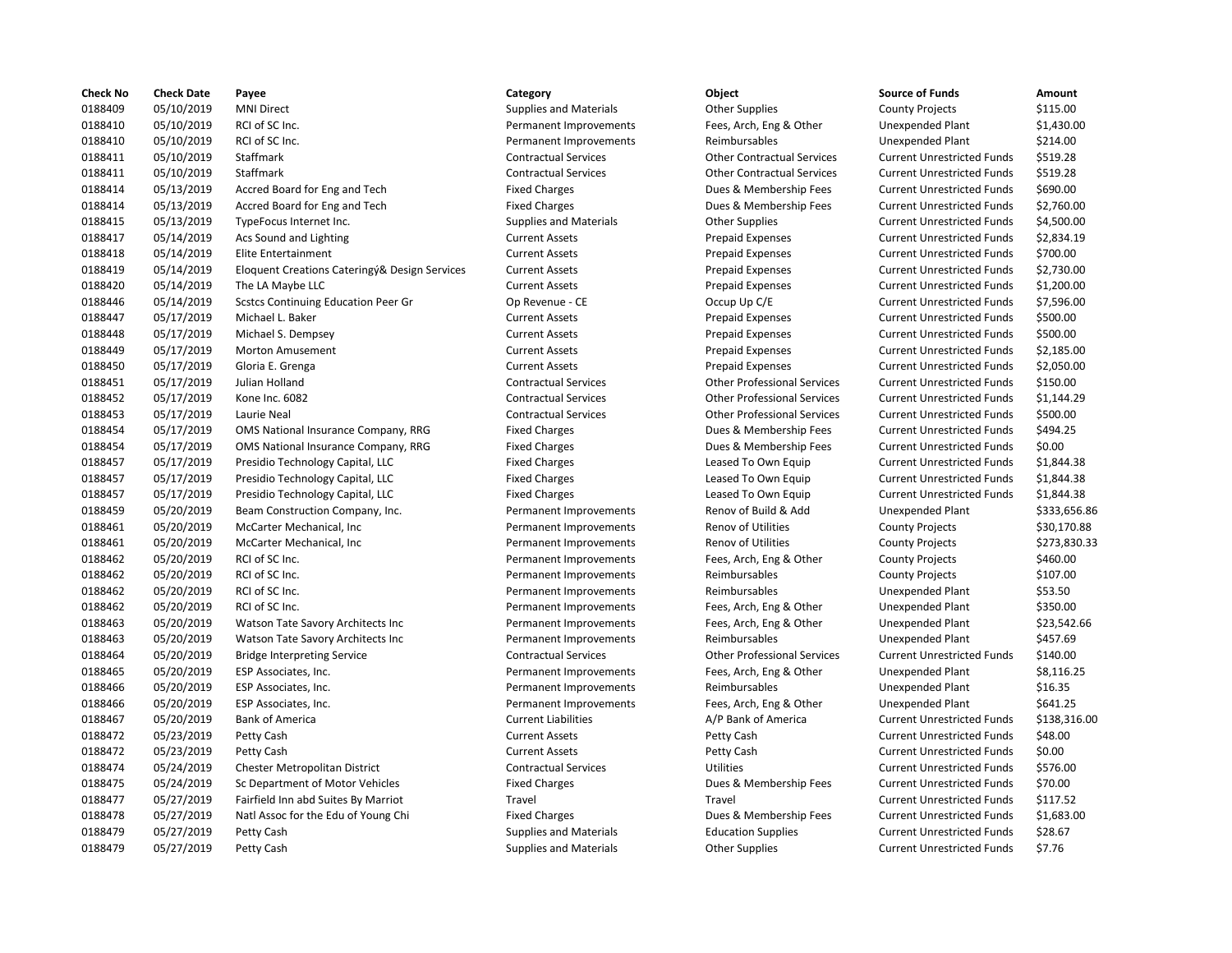| <b>Check No</b> | <b>Check Date</b> | Payee                              | Category                         | Object                             | <b>Source of Funds</b>            | Amount     |
|-----------------|-------------------|------------------------------------|----------------------------------|------------------------------------|-----------------------------------|------------|
| 0188479         | 05/27/2019        | Petty Cash                         | <b>Supplies and Materials</b>    | <b>Office Supplies</b>             | <b>Current Unrestricted Funds</b> | \$26.74    |
| 0188479         | 05/27/2019        | Petty Cash                         | <b>Supplies and Materials</b>    | <b>Other Supplies</b>              | <b>Current Unrestricted Funds</b> | \$44.04    |
| 0188479         | 05/27/2019        | Petty Cash                         | <b>Supplies and Materials</b>    | <b>Food Supplies</b>               | <b>Current Unrestricted Funds</b> | \$43.85    |
| 0188479         | 05/27/2019        | Petty Cash                         | <b>Supplies and Materials</b>    | <b>Education Supplies</b>          | <b>Current Unrestricted Funds</b> | \$34.59    |
| 0188481         | 05/27/2019        | Otis D. Speight                    | <b>Contractual Services</b>      | <b>Other Professional Services</b> | <b>Current Unrestricted Funds</b> | \$750.00   |
| 0188484         | 05/28/2019        | <b>Bridge Interpreting Service</b> | <b>Contractual Services</b>      | <b>Other Professional Services</b> | <b>Current Unrestricted Funds</b> | \$3,690.00 |
| 0188485         | 05/28/2019        | Canon Solutions America Inc        | <b>Fixed Charges</b>             | Leased To Own Equip                | <b>Current Unrestricted Funds</b> | \$781.10   |
| 0188487         | 05/28/2019        | Chester Rental Uniform             | <b>Current Liabilities</b>       | Uniform                            | <b>Current Unrestricted Funds</b> | \$13.99    |
| 0188487         | 05/28/2019        | <b>Chester Rental Uniform</b>      | <b>Current Liabilities</b>       | Uniform                            | <b>Current Unrestricted Funds</b> | \$13.99    |
| 0188487         | 05/28/2019        | Chester Rental Uniform             | <b>Current Liabilities</b>       | Uniform                            | <b>Current Unrestricted Funds</b> | \$13.99    |
| 0188487         | 05/28/2019        | Chester Rental Uniform             | <b>Current Liabilities</b>       | Uniform                            | <b>Current Unrestricted Funds</b> | \$13.99    |
| 0188487         | 05/28/2019        | <b>Chester Rental Uniform</b>      | <b>Supplies and Materials</b>    | <b>Clothing Supplies</b>           | <b>Current Unrestricted Funds</b> | \$14.00    |
| 0188487         | 05/28/2019        | <b>Chester Rental Uniform</b>      | <b>Supplies and Materials</b>    | <b>Clothing Supplies</b>           | <b>Current Unrestricted Funds</b> | \$14.00    |
| 0188487         | 05/28/2019        | Chester Rental Uniform             | <b>Supplies and Materials</b>    | <b>Clothing Supplies</b>           | <b>Current Unrestricted Funds</b> | \$14.00    |
| 0188487         | 05/28/2019        | <b>Chester Rental Uniform</b>      | <b>Supplies and Materials</b>    | <b>Clothing Supplies</b>           | <b>Current Unrestricted Funds</b> | \$14.00    |
| 0188488         | 05/28/2019        | <b>Clinton Family Ford</b>         | <b>Contractual Services</b>      | General Repair                     | <b>Current Unrestricted Funds</b> | \$48.18    |
| 0188489         |                   |                                    | <b>Contractual Services</b>      |                                    | <b>Current Unrestricted Funds</b> | \$780.00   |
|                 | 05/28/2019        | CPI Training Solutions, Inc.       |                                  | <b>Other Professional Services</b> |                                   |            |
| 0188490         | 05/28/2019        | <b>Dell Computer Corporation</b>   | <b>Supplies and Materials</b>    | <b>Education Supplies</b>          | <b>Current Restricted Funds</b>   | \$43.49    |
| 0188490         | 05/28/2019        | Dell Computer Corporation          | <b>Supplies and Materials</b>    | <b>Education Supplies</b>          | <b>Current Restricted Funds</b>   | \$13.87    |
| 0188490         | 05/28/2019        | <b>Dell Computer Corporation</b>   | <b>Supplies and Materials</b>    | <b>Education Supplies</b>          | <b>Current Restricted Funds</b>   | \$13.93    |
| 0188490         | 05/28/2019        | Dell Computer Corporation          | <b>Supplies and Materials</b>    | <b>Education Supplies</b>          | <b>Current Restricted Funds</b>   | \$188.99   |
| 0188490         | 05/28/2019        | Dell Computer Corporation          | <b>Supplies and Materials</b>    | <b>Education Supplies</b>          | <b>Current Restricted Funds</b>   | \$1,361.08 |
| 0188490         | 05/28/2019        | Dell Computer Corporation          | <b>Supplies and Materials</b>    | <b>Education Supplies</b>          | <b>Current Restricted Funds</b>   | \$0.02     |
| 0188491         | 05/28/2019        | The Honey Baked Ham Co #1543       | <b>Supplies and Materials</b>    | <b>Food Supplies</b>               | <b>Current Unrestricted Funds</b> | \$104.28   |
| 0188491         | 05/28/2019        | The Honey Baked Ham Co #1543       | <b>Supplies and Materials</b>    | <b>Food Supplies</b>               | <b>Current Unrestricted Funds</b> | \$6.99     |
| 0188491         | 05/28/2019        | The Honey Baked Ham Co #1543       | <b>Supplies and Materials</b>    | <b>Food Supplies</b>               | <b>Current Unrestricted Funds</b> | \$10.00    |
| 0188491         | 05/28/2019        | The Honey Baked Ham Co #1543       | <b>Supplies and Materials</b>    | <b>Food Supplies</b>               | <b>Current Unrestricted Funds</b> | $$-0.01$   |
| 0188492         | 05/28/2019        | Kimley-Horn and Associates, Inc.   | Permanent Improvements           | Fees, Arch, Eng & Other            | Unexpended Plant                  | \$1,506.24 |
| 0188493         | 05/28/2019        | <b>Maxient LLC</b>                 | <b>Contractual Services</b>      | <b>Other Professional Services</b> | <b>Current Unrestricted Funds</b> | \$3,000.00 |
| 0188493         | 05/28/2019        | <b>Maxient LLC</b>                 | <b>Contractual Services</b>      | <b>Other Professional Services</b> | <b>Current Unrestricted Funds</b> | \$3,000.00 |
| 0188497         | 05/28/2019        | <b>World Design Marketing</b>      | <b>Contractual Services</b>      | <b>Other Professional Services</b> | <b>Current Unrestricted Funds</b> | \$4,462.50 |
| 0188498         | 05/28/2019        | Youvisit Llc                       | <b>Contractual Services</b>      | <b>Other Professional Services</b> | <b>Current Unrestricted Funds</b> | \$1,403.00 |
| 0188499         | 05/28/2019        | American Dental Assoc              | <b>Fixed Charges</b>             | Dues & Membership Fees             | <b>Current Unrestricted Funds</b> | \$2,005.00 |
| 0188499         | 05/28/2019        | American Dental Assoc              | <b>Fixed Charges</b>             | Dues & Membership Fees             | <b>Current Unrestricted Funds</b> | \$2,005.00 |
| 0188500         | 05/28/2019        | Barnes and Noble College Bookstore | <b>Current Liabilities</b>       | A/P Student Barnes & Noble         | <b>Current Unrestricted Funds</b> | \$599.28   |
| 0188501         | 05/28/2019        | Career Step Llc                    | <b>Contractual Services</b>      | <b>Other Professional Services</b> | <b>Current Unrestricted Funds</b> | \$2,787.18 |
| 0188501         | 05/28/2019        | Career Step Llc                    | <b>Contractual Services</b>      | <b>Other Professional Services</b> | <b>Current Unrestricted Funds</b> | \$8,797.52 |
| 0188502         | 05/28/2019        | Patterson Dental Company           | <b>Supplies and Materials</b>    | <b>Education Supplies</b>          | <b>Current Unrestricted Funds</b> | \$86.90    |
| 0188503         | 05/28/2019        | Spectrum Reach                     | <b>Contractual Services</b>      | Advertising                        | <b>Current Unrestricted Funds</b> | \$2,000.00 |
| 0188504         | 05/28/2019        | TRINITY INTERIORS LLC              | <b>Contractual Services</b>      | <b>Other Professional Services</b> | <b>County Projects</b>            | \$1,830.00 |
| 0188505         | 05/29/2019        | Rhinos Restaurant & Lounge, LLC    | <b>Supplies and Materials</b>    | <b>Food Supplies</b>               | <b>Current Unrestricted Funds</b> | \$511.00   |
| 0188508         | 05/30/2019        | applya Occupational Solutions LLC  | Op Revenue - Other Current Unres | ARC PT BKGD DRG TST                | <b>Current Unrestricted Funds</b> | \$308.55   |
| 0188508         | 05/30/2019        | applya Occupational Solutions LLC  | <b>Contractual Services</b>      | <b>Other Professional Services</b> | <b>Current Unrestricted Funds</b> | \$287.97   |
| 0188509         | 05/30/2019        | Ellucian Inc                       | <b>Contractual Services</b>      | <b>Other Professional Services</b> | <b>Current Unrestricted Funds</b> | \$1,469.54 |
| 0188510         | 05/30/2019        | Grace Outdoor, LLC                 | <b>Contractual Services</b>      | Advertising                        | <b>Current Unrestricted Funds</b> | \$7,700.00 |
| 0188511         | 05/30/2019        | <b>Melanie Rowe Catering</b>       | <b>Contractual Services</b>      | <b>Other Professional Services</b> | <b>Current Unrestricted Funds</b> | \$2,257.75 |
| 0188512         | 05/30/2019        | P B Appleton Customer Care Serv    | Equipment                        | <b>Educational Equipment</b>       | <b>Current Unrestricted Funds</b> | \$1,083.06 |
|                 |                   |                                    |                                  |                                    |                                   |            |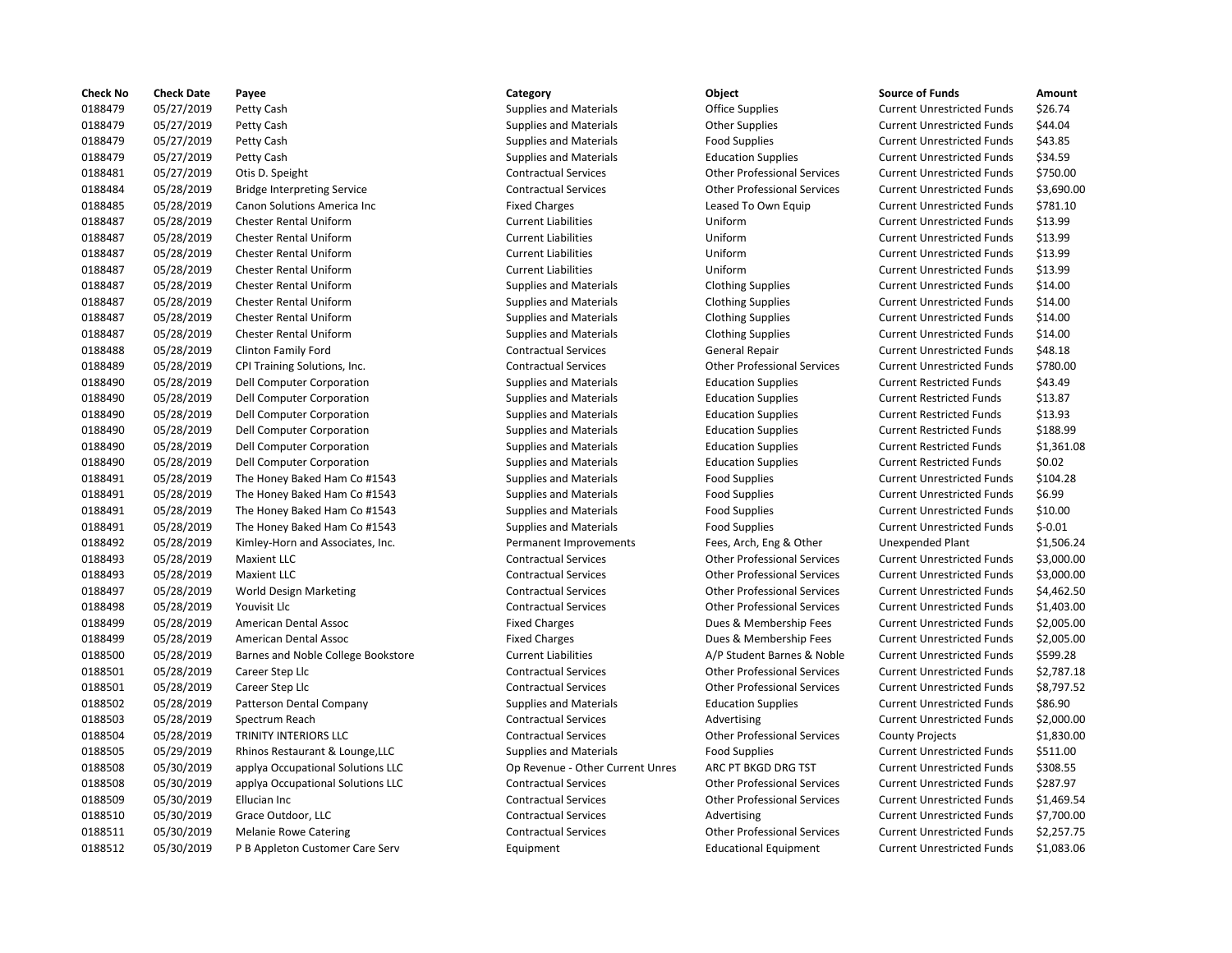| <b>Check No</b> | <b>Check Date</b> | Payee                           | Category                      | Object                       | <b>Source of Funds</b>            | Amount    |
|-----------------|-------------------|---------------------------------|-------------------------------|------------------------------|-----------------------------------|-----------|
| 0188512         | 05/30/2019        | P B Appleton Customer Care Serv | Equipment                     | <b>Educational Equipment</b> | <b>Current Unrestricted Funds</b> | \$377.81  |
| 0188512         | 05/30/2019        | P B Appleton Customer Care Serv | Equipment                     | <b>Educational Equipment</b> | <b>Current Unrestricted Funds</b> | \$1,013.1 |
| 0188512         | 05/30/2019        | P B Appleton Customer Care Serv | Equipment                     | <b>Educational Equipment</b> | <b>Current Unrestricted Funds</b> | \$1,201.7 |
| 0188512         | 05/30/2019        | P B Appleton Customer Care Serv | Equipment                     | <b>Educational Equipment</b> | <b>Current Unrestricted Funds</b> | \$8,077.8 |
| 0188512         | 05/30/2019        | P B Appleton Customer Care Serv | Equipment                     | <b>Educational Equipment</b> | <b>Current Unrestricted Funds</b> | \$562.19  |
| 0188513         | 05/30/2019        | P B Appleton Customer Care Serv | <b>Supplies and Materials</b> | Postage                      | <b>Current Unrestricted Funds</b> | \$231.12  |
| 0188514         | 05/30/2019        | W Square Advertising            | <b>Supplies and Materials</b> | <b>Other Supplies</b>        | <b>Current Unrestricted Funds</b> | \$1,311.2 |
| 0188514         | 05/30/2019        | W Square Advertising            | <b>Supplies and Materials</b> | <b>Other Supplies</b>        | <b>Current Unrestricted Funds</b> | \$1,049.0 |
| 0188514         | 05/30/2019        | W Square Advertising            | <b>Supplies and Materials</b> | <b>Other Supplies</b>        | <b>Current Unrestricted Funds</b> | \$72.00   |
| 0188514         | 05/30/2019        | W Square Advertising            | <b>Supplies and Materials</b> | <b>Other Supplies</b>        | <b>Current Unrestricted Funds</b> | \$207.00  |
| 0188514         | 05/30/2019        | W Square Advertising            | <b>Supplies and Materials</b> | <b>Other Supplies</b>        | <b>Current Unrestricted Funds</b> | \$207.00  |
| 0188514         | 05/30/2019        | W Square Advertising            | <b>Supplies and Materials</b> | <b>Other Supplies</b>        | <b>Current Unrestricted Funds</b> | \$264.00  |
| E0008652        | 05/01/2019        | <b>YTC Employee</b>             | Travel                        | Out of State Priv Auto       | <b>Current Unrestricted Funds</b> | \$22.16   |
| E0008652        | 05/01/2019        | <b>YTC Employee</b>             | Travel                        | In State Priv Auto           | <b>Current Unrestricted Funds</b> | \$92.45   |
| E0008653        | 05/01/2019        | <b>YTC Employee</b>             | Travel                        | In State Priv Auto           | <b>Current Unrestricted Funds</b> | \$70.95   |
| E0008654        | 05/01/2019        | <b>YTC Employee</b>             | Travel                        | Out of State Meals           | <b>Current Unrestricted Funds</b> | \$89.00   |
| E0008654        | 05/01/2019        | <b>YTC Employee</b>             | Travel                        | Out of State Misc Travel     | <b>Current Unrestricted Funds</b> | \$21.00   |
| E0008654        | 05/01/2019        | <b>YTC Employee</b>             | Travel                        | Out of State Other Trans     | <b>Current Unrestricted Funds</b> | \$34.20   |
| E0008654        | 05/01/2019        | <b>YTC Employee</b>             | Travel                        | Out of State Priv Auto       | <b>Current Unrestricted Funds</b> | \$36.50   |
| E0008654        | 05/01/2019        | <b>YTC Employee</b>             | Travel                        | Out of State Air Trans       | <b>Current Unrestricted Funds</b> | \$686.88  |
| E0008655        | 05/07/2019        | <b>YTC Employee</b>             | Travel                        | Out of State Priv Auto       | <b>Current Unrestricted Funds</b> | \$21.60   |
| E0008655        | 05/07/2019        | <b>YTC Employee</b>             | Travel                        | Out of State Air Trans       | <b>Current Unrestricted Funds</b> | \$60.00   |
| E0008655        | 05/07/2019        | <b>YTC Employee</b>             | Travel                        | Out of State Meals           | <b>Current Unrestricted Funds</b> | \$25.00   |
| E0008655        | 05/07/2019        | <b>YTC Employee</b>             | Travel                        | Out of State Other Trans     | <b>Current Unrestricted Funds</b> | \$242.54  |
| E0008655        | 05/07/2019        | <b>YTC Employee</b>             | Travel                        | Out of State Misc Travel     | <b>Current Unrestricted Funds</b> | \$49.50   |
| E0008656        | 05/07/2019        | <b>YTC Employee</b>             | Travel                        | In State Priv Auto           | <b>Current Unrestricted Funds</b> | \$408.24  |
| E0008657        | 05/09/2019        | <b>YTC Employee</b>             | Travel                        | In State Priv Auto           | <b>Current Unrestricted Funds</b> | \$73.98   |
| E0008658        | 05/09/2019        | <b>YTC Employee</b>             | Travel                        | Out of State Priv Auto       | <b>Current Restricted Funds</b>   | \$198.72  |
| E0008658        | 05/09/2019        | <b>YTC Employee</b>             | Travel                        | Travel                       | <b>Current Restricted Funds</b>   | \$78.04   |
| E0008658        | 05/09/2019        | <b>YTC Employee</b>             | Travel                        | Out of State Misc Travel     | <b>Current Restricted Funds</b>   | \$95.00   |
| E0008658        | 05/09/2019        | <b>YTC Employee</b>             | Travel                        | Out of State Meals           | <b>Current Restricted Funds</b>   | \$41.00   |
| E0008659        | 05/09/2019        | <b>YTC Employee</b>             | Travel                        | Out of State Air Trans       | <b>Current Unrestricted Funds</b> | \$60.00   |
| E0008659        | 05/09/2019        | <b>YTC Employee</b>             | Travel                        | Out of State Meals           | <b>Current Unrestricted Funds</b> | \$110.00  |
| E0008659        | 05/09/2019        | <b>YTC Employee</b>             | Travel                        | Out of State Other Trans     | <b>Current Unrestricted Funds</b> | \$68.28   |
| E0008660        | 05/09/2019        | <b>YTC Employee</b>             | Travel                        | Out of State Priv Auto       | <b>Current Unrestricted Funds</b> | \$22.16   |
| E0008661        | 05/09/2019        | <b>YTC Employee</b>             | Travel                        | In State Priv Auto           | <b>Current Unrestricted Funds</b> | \$78.30   |
| E0008662        | 05/09/2019        | <b>YTC Employee</b>             | Travel                        | In State Priv Auto           | <b>Current Unrestricted Funds</b> | \$75.71   |
| E0008662        | 05/09/2019        | <b>YTC Employee</b>             | Travel                        | Out of State Priv Auto       | <b>Current Unrestricted Funds</b> | \$152.55  |
| E0008663        | 05/09/2019        | <b>YTC Employee</b>             | Travel                        | Out of State Priv Auto       | <b>Current Unrestricted Funds</b> | \$32.40   |
| E0008663        | 05/09/2019        | <b>YTC Employee</b>             | Travel                        | Out of State Meals           | <b>Current Unrestricted Funds</b> | \$48.00   |
| E0008664        | 05/09/2019        | <b>YTC Employee</b>             | Travel                        | In State Meals               | <b>Current Unrestricted Funds</b> | \$7.00    |
| E0008665        | 05/09/2019        | <b>YTC Employee</b>             | Travel                        | In State Priv Auto           | <b>Current Unrestricted Funds</b> | \$167.52  |
| E0008666        | 05/09/2019        | <b>YTC Employee</b>             | Travel                        | In State Priv Auto           | <b>Current Unrestricted Funds</b> | \$135.48  |
| E0008667        | 05/09/2019        | <b>YTC Employee</b>             | Travel                        | Out of State Priv Auto       | <b>Current Unrestricted Funds</b> | \$125.24  |
| E0008668        | 05/09/2019        | <b>YTC Employee</b>             | Travel                        | In State Priv Auto           | <b>Current Unrestricted Funds</b> | \$108.00  |
| E0008669        | 05/10/2019        | <b>YTC Employee</b>             | Travel                        | Out of State Priv Auto       | <b>Current Restricted Funds</b>   | \$273.24  |
| E0008669        | 05/10/2019        | <b>YTC Employee</b>             | Travel                        | Out of State Meals           | <b>Current Restricted Funds</b>   | \$32.00   |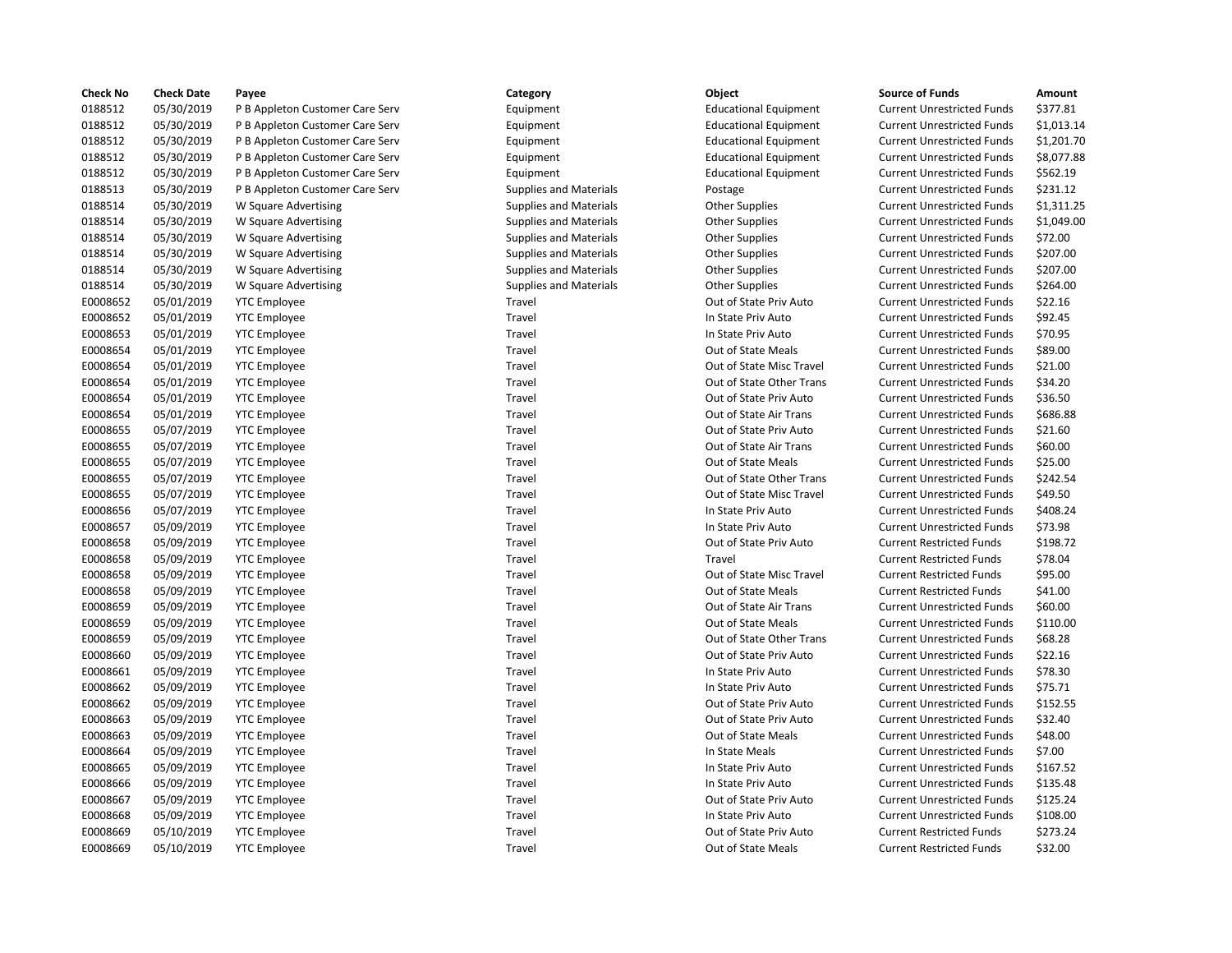| <b>Check No</b> | <b>Check Date</b> | Payee               | Category                    | Object                               | <b>Source of Funds</b>            | Amount    |
|-----------------|-------------------|---------------------|-----------------------------|--------------------------------------|-----------------------------------|-----------|
| E0008670        | 05/10/2019        | <b>YTC Employee</b> | Travel                      | In State Priv Auto                   | <b>Current Unrestricted Funds</b> | \$78.18   |
| E0008670        | 05/10/2019        | <b>YTC Employee</b> | Travel                      | Out of State Priv Auto               | <b>Current Unrestricted Funds</b> | \$50.78   |
| E0008671        | 05/10/2019        | <b>YTC Employee</b> | Travel                      | In State Priv Auto                   | <b>Current Unrestricted Funds</b> | \$68.04   |
| E0008673        | 05/10/2019        | <b>YTC Employee</b> | Travel                      | In State Priv Auto                   | <b>Current Unrestricted Funds</b> | \$73.17   |
| E0008674        | 05/10/2019        | <b>YTC Employee</b> | Travel                      | In State Priv Auto                   | <b>Current Unrestricted Funds</b> | \$45.36   |
| E0008675        | 05/16/2019        | <b>YTC Employee</b> | Travel                      | In State Priv Auto                   | <b>Current Unrestricted Funds</b> | \$183.60  |
| E0008675        | 05/16/2019        | <b>YTC Employee</b> | Travel                      | In State Lodging                     | <b>Current Unrestricted Funds</b> | \$409.68  |
| E0008675        | 05/16/2019        | <b>YTC Employee</b> | Travel                      | In State Meals                       | <b>Current Unrestricted Funds</b> | \$36.00   |
| E0008676        | 05/16/2019        | <b>YTC Employee</b> | Travel                      | In State Priv Auto                   | <b>Current Unrestricted Funds</b> | \$85.43   |
| E0008677        | 05/16/2019        | <b>YTC Employee</b> | Travel                      | In State Priv Auto                   | <b>Current Unrestricted Funds</b> | \$66.74   |
| E0008678        | 05/16/2019        | <b>YTC Employee</b> | <b>Contractual Services</b> | <b>Education &amp; Training Serv</b> | <b>Current Unrestricted Funds</b> | \$2,000.0 |
| E0008679        | 05/21/2019        | <b>YTC Employee</b> | Travel                      | In State Priv Auto                   | <b>Current Unrestricted Funds</b> | \$75.38   |
| E0008680        | 05/21/2019        | <b>YTC Employee</b> | Travel                      | In State Priv Auto                   | <b>Current Unrestricted Funds</b> | \$44.60   |
| E0008681        | 05/21/2019        | <b>YTC Employee</b> | Travel                      | In State Meals                       | <b>Current Unrestricted Funds</b> | \$43.00   |
| E0008681        | 05/21/2019        | <b>YTC Employee</b> | Travel                      | In State Lodging                     | <b>Current Unrestricted Funds</b> | \$251.87  |
| E0008682        | 05/21/2019        | <b>YTC Employee</b> | Travel                      | In State Priv Auto                   | <b>Current Unrestricted Funds</b> | \$101.09  |
| E0008683        | 05/21/2019        | <b>YTC Employee</b> | Travel                      | In State Priv Auto                   | <b>Current Unrestricted Funds</b> | \$266.56  |
| E0008684        | 05/21/2019        | <b>YTC Employee</b> | Travel                      | In State Priv Auto                   | <b>Current Unrestricted Funds</b> | \$32.40   |
| E0008685        | 05/21/2019        | <b>YTC Employee</b> | Travel                      | In State Priv Auto                   | <b>Current Unrestricted Funds</b> | \$179.28  |
| E0008686        | 05/21/2019        | <b>YTC Employee</b> | Travel                      | In State Priv Auto                   | <b>Current Unrestricted Funds</b> | \$278.08  |
| E0008687        | 05/21/2019        | <b>YTC Employee</b> | Travel                      | In State Priv Auto                   | <b>Current Unrestricted Funds</b> | \$65.34   |
| E0008688        | 05/21/2019        | <b>YTC Employee</b> | Travel                      | In State Priv Auto                   | <b>Current Unrestricted Funds</b> | \$63.18   |
| E0008689        | 05/21/2019        | <b>YTC Employee</b> | Travel                      | In State Priv Auto                   | <b>Current Unrestricted Funds</b> | \$249.86  |
| E0008690        | 05/21/2019        | <b>YTC Employee</b> | Travel                      | Out of State Priv Auto               | <b>Current Unrestricted Funds</b> | \$206.28  |
| E0008690        | 05/21/2019        | <b>YTC Employee</b> | Travel                      | Out of State Misc Travel             | <b>Current Unrestricted Funds</b> | \$36.00   |
| E0008691        | 05/21/2019        | <b>YTC Employee</b> | Travel                      | Out of State Other Trans             | <b>Current Unrestricted Funds</b> | \$43.20   |
| E0008691        | 05/21/2019        | <b>YTC Employee</b> | Travel                      | Out of State Misc Travel             | <b>Current Unrestricted Funds</b> | \$48.00   |
| E0008691        | 05/21/2019        | <b>YTC Employee</b> | Travel                      | Out of State Meals                   | <b>Current Unrestricted Funds</b> | \$110.00  |
| E0008691        | 05/21/2019        | <b>YTC Employee</b> | Travel                      | Out of State Air Trans               | <b>Current Unrestricted Funds</b> | \$30.00   |
| E0008691        | 05/21/2019        | <b>YTC Employee</b> | Travel                      | Out of State Lodging                 | <b>Current Unrestricted Funds</b> | \$158.12  |
| E0008692        | 05/21/2019        | <b>YTC Employee</b> | Travel                      | Out of State Priv Auto               | <b>Current Unrestricted Funds</b> | \$29.80   |
| E0008692        | 05/21/2019        | <b>YTC Employee</b> | Travel                      | Out of State Air Trans               | <b>Current Unrestricted Funds</b> | \$60.00   |
| E0008692        | 05/21/2019        | <b>YTC Employee</b> | Travel                      | Out of State Other Trans             | <b>Current Unrestricted Funds</b> | \$26.00   |
| E0008692        | 05/21/2019        | <b>YTC Employee</b> | Travel                      | Out of State Meals                   | <b>Current Unrestricted Funds</b> | \$149.00  |
| E0008692        | 05/21/2019        | <b>YTC Employee</b> | Travel                      | Out of State Misc Travel             | <b>Current Unrestricted Funds</b> | \$42.00   |
| E0008693        | 05/21/2019        | <b>YTC Employee</b> | Travel                      | Out of State Priv Auto               | <b>Current Unrestricted Funds</b> | \$28.62   |
| E0008693        | 05/21/2019        | <b>YTC Employee</b> | Travel                      | In State Priv Auto                   | <b>Current Unrestricted Funds</b> | \$53.09   |
| E0008694        | 05/21/2019        | <b>YTC Employee</b> | Travel                      | Out of State Other Trans             | <b>Current Unrestricted Funds</b> | \$68.30   |
| E0008694        | 05/21/2019        | <b>YTC Employee</b> | Travel                      | Out of State Meals                   | <b>Current Unrestricted Funds</b> | \$69.00   |
| E0008694        | 05/21/2019        | <b>YTC Employee</b> | Travel                      | Out of State Priv Auto               | <b>Current Unrestricted Funds</b> | \$29.80   |
| E0008695        | 05/21/2019        | <b>YTC Employee</b> | Travel                      | In State Priv Auto                   | <b>Current Unrestricted Funds</b> | \$97.20   |
| E0008696        | 05/21/2019        | <b>YTC Employee</b> | Travel                      | In State Priv Auto                   | <b>Current Unrestricted Funds</b> | \$27.00   |
| E0008697        | 05/22/2019        | <b>YTC Employee</b> | Travel                      | In State Priv Auto                   | <b>Current Unrestricted Funds</b> | \$156.60  |
| E0008698        | 05/27/2019        | <b>YTC Employee</b> | Travel                      | Out of State Other Trans             | <b>Current Unrestricted Funds</b> | \$49.68   |
| E0008698        | 05/27/2019        | <b>YTC Employee</b> | Travel                      | Out of State Meals                   | <b>Current Unrestricted Funds</b> | \$101.00  |
| E0008698        | 05/27/2019        | <b>YTC Employee</b> | Travel                      | Out of State Air Trans               | <b>Current Unrestricted Funds</b> | \$60.00   |
| E0008699        | 05/27/2019        | <b>YTC Employee</b> | Travel                      | In State Priv Auto                   | <b>Current Unrestricted Funds</b> | \$65.02   |

| Category           |
|--------------------|
| Travel             |
| Travel             |
| Travel             |
| Travel             |
| Travel             |
| Travel             |
| Travel             |
| Travel             |
| Travel             |
| Travel             |
| Contractual Servic |
| Travel             |
| Travel             |
| Travel             |
| Travel             |
| Travel             |
| Travel             |
| Travel             |
| Travel             |
| Travel             |
| Travel             |
| Travel             |
| Travel             |
| Travel             |
| Travel             |
| Travel             |
|                    |
| Travel             |
| Travel<br>Travel   |
|                    |
| Travel<br>Travel   |
|                    |
| Travel             |
| Travel             |
| Travel             |
| Travel             |
| Travel             |
| Travel             |
| Travel             |
| Travel             |
| Travel             |
| Travel             |
| Travel             |
| Travel             |
| Travel             |
| Travel             |
| Travel             |
| Travel             |

## In State Priv Auto **Current Unrestricted Funds** \$78.18 Out of State Priv Auto **Current Unrestricted Funds** \$50.78 In State Priv Auto **Current Unrestricted Funds** \$68.04 In State Priv Auto **Current Unrestricted Funds** \$73.17 In State Priv Auto **Current Unrestricted Funds** \$45.36 In State Priv Auto **Current Unrestricted Funds** \$183.60 In State Lodging Current Unrestricted Funds \$409.68 In State Meals **EXECUTE:** Current Unrestricted Funds \$36.00 In State Priv Auto **Current Unrestricted Funds** \$85.43 In State Priv Auto **Current Unrestricted Funds** \$66.74 Education & Training Serv Current Unrestricted Funds \$2,000.00 In State Priv Auto **Current Unrestricted Funds** \$75.38 In State Priv Auto **Current Unrestricted Funds** \$44.60 In State Meals **EXECUTE:** Current Unrestricted Funds \$43.00 In State Lodging Current Unrestricted Funds \$251.87 In State Priv Auto **Current Unrestricted Funds** \$266.56 In State Priv Auto **Current Unrestricted Funds** \$32.40 In State Priv Auto **Current Unrestricted Funds** \$179.28 In State Priv Auto **Current Unrestricted Funds** \$278.08 In State Priv Auto **Current Unrestricted Funds** \$65.34 In State Priv Auto **Current Unrestricted Funds** \$63.18 In State Priv Auto **Current Unrestricted Funds** \$249.86 Out of State Priv Auto **Current Unrestricted Funds** \$206.28 Out of State Misc Travel **Current Unrestricted Funds** \$36.00 Out of State Other Trans Current Unrestricted Funds \$43.20 Out of State Misc Travel Current Unrestricted Funds \$48.00 Out of State Meals **Current Unrestricted Funds** \$110.00 Out of State Air Trans Current Unrestricted Funds \$30.00 Out of State Lodging Current Unrestricted Funds \$158.12 Out of State Priv Auto **Current Unrestricted Funds** \$29.80 Out of State Air Trans Current Unrestricted Funds \$60.00 Out of State Other Trans Current Unrestricted Funds \$26.00 Out of State Meals **Current Unrestricted Funds** \$149.00 Out of State Misc Travel Current Unrestricted Funds \$42.00 Out of State Priv Auto Current Unrestricted Funds \$28.62 In State Priv Auto **Current Unrestricted Funds** \$53.09 Out of State Other Trans Current Unrestricted Funds \$68.30 Out of State Meals **Current Unrestricted Funds** \$69.00 Out of State Priv Auto Current Unrestricted Funds \$29.80 In State Priv Auto **Current Unrestricted Funds** \$97.20 In State Priv Auto **Current Unrestricted Funds** \$27.00 In State Priv Auto **Current Unrestricted Funds** \$156.60 Out of State Other Trans Current Unrestricted Funds \$49.68 Out of State Meals **Current Unrestricted Funds** \$101.00 Out of State Air Trans Current Unrestricted Funds \$60.00